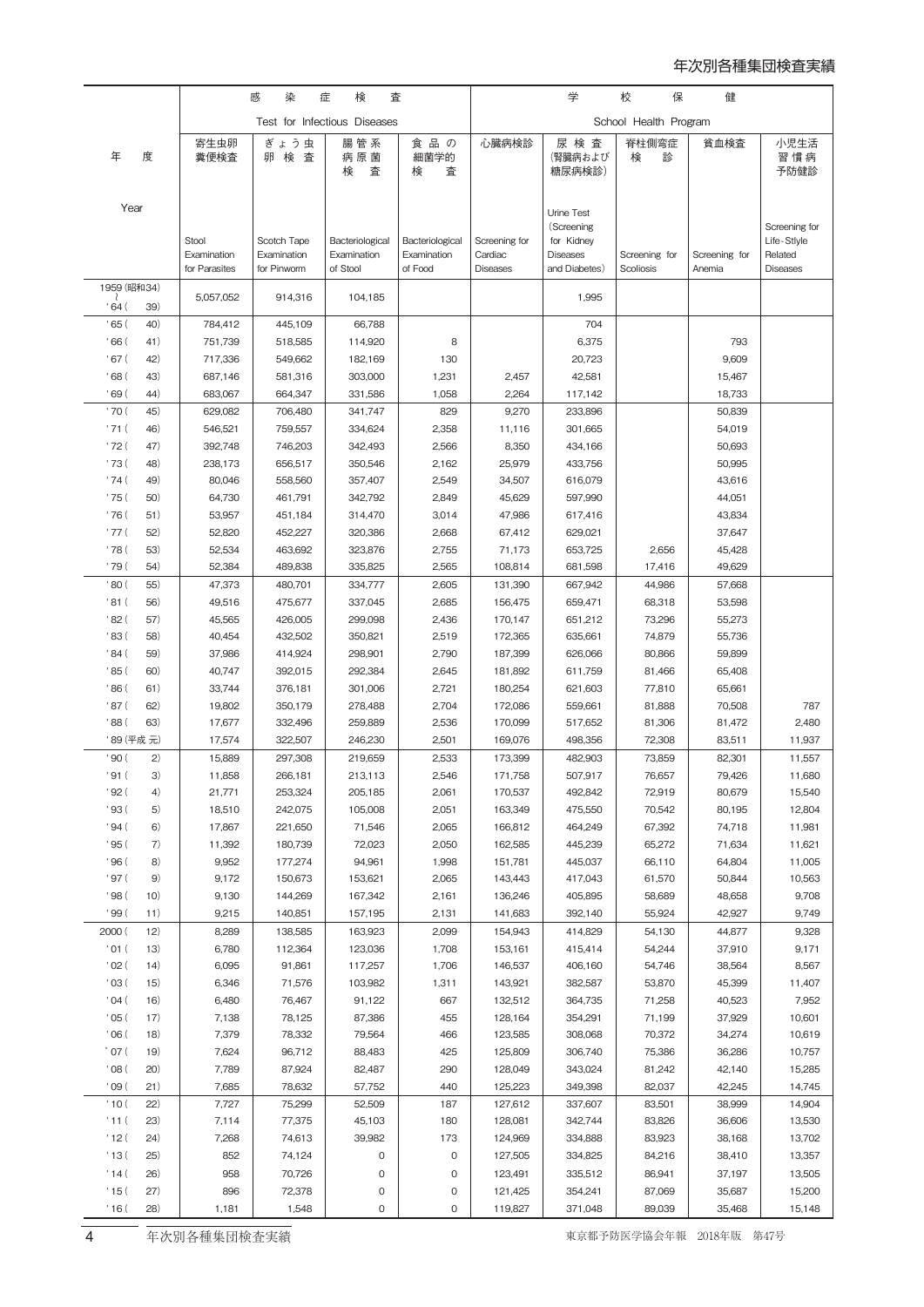| 地<br>保<br>域<br>職<br>健<br>域           |                                 |                                           |                                   |                               |                  |                  |  |  |  |  |
|--------------------------------------|---------------------------------|-------------------------------------------|-----------------------------------|-------------------------------|------------------|------------------|--|--|--|--|
| Community / Occupational Health      |                                 |                                           |                                   |                               |                  |                  |  |  |  |  |
| 一般健康診断                               | 特殊健康診断                          | 作業環境測定                                    | 保健指導事業                            | 人間ドック                         | 超音波検査            |                  |  |  |  |  |
|                                      |                                 |                                           |                                   |                               |                  | 年<br>度           |  |  |  |  |
|                                      |                                 |                                           |                                   |                               |                  |                  |  |  |  |  |
|                                      |                                 |                                           |                                   |                               |                  | Year             |  |  |  |  |
|                                      |                                 |                                           |                                   |                               |                  |                  |  |  |  |  |
|                                      | Screening for                   |                                           |                                   | Comprehensive                 | Ultrasonic       |                  |  |  |  |  |
| General<br><b>Health Examination</b> | Occupational<br><b>Diseases</b> | <b>Working Environment</b><br>Measurement | Health Guidance and<br>Counseling | (Complete)<br>Medical Checkup | Examinations     |                  |  |  |  |  |
|                                      |                                 | 寄生虫糞便検査                                   | ぎょう虫検査                            |                               |                  | 1959             |  |  |  |  |
|                                      | 年<br>度                          | Stool Examination                         | Scotch Tape                       |                               |                  | .64              |  |  |  |  |
| 12,088                               | year                            | for Parasites                             | Examination                       | 215                           |                  | .65              |  |  |  |  |
| 9,613                                | 1949年 (昭和24)                    |                                           | for Pinworm                       | 220                           |                  | .66              |  |  |  |  |
| 8,383                                | 29)<br>' 54                     | 2,217,517                                 |                                   | 100                           |                  | .67              |  |  |  |  |
| 10,918                               | .55<br>30)<br>$\left($          | 491,039                                   | 302                               | 380                           |                  | .68              |  |  |  |  |
| 11,008                               | .56<br>$\left($<br>31)          | 514,081                                   | 1,587                             | 342                           |                  | .69              |  |  |  |  |
| 13,147                               | .57<br>$\left($<br>32)          | 557,384                                   |                                   | 393                           |                  | '70              |  |  |  |  |
| 21,987                               | 33)<br>' 58                     | 697,378                                   |                                   | 412                           |                  | '71              |  |  |  |  |
| 36,542                               | 6,013                           |                                           |                                   | 396<br>536                    |                  | '72<br>'73       |  |  |  |  |
| 65,436<br>102,114                    | 6,518<br>8,444                  |                                           |                                   | 349                           |                  | .74              |  |  |  |  |
| 113,801                              | 7,921                           |                                           |                                   | 299                           |                  | '75              |  |  |  |  |
| 103,022                              | 8,165                           |                                           |                                   | 410                           |                  | '76              |  |  |  |  |
| 112,741                              | 9,783                           | 987                                       |                                   | 472                           |                  | '77              |  |  |  |  |
| 110,845                              | 10,458                          | 1,183                                     |                                   | 476                           |                  | '78              |  |  |  |  |
| 127,742                              | 11,420                          | 1,101                                     |                                   | 384                           |                  | '79              |  |  |  |  |
| 124,874                              | 10,414                          | 729                                       |                                   | 400                           |                  | '80              |  |  |  |  |
| 140,991                              | 11,717                          | 1,316                                     | 1,719                             | 444                           |                  | '81              |  |  |  |  |
| 147,593                              | 11,345                          | 1,602                                     | 1,314                             | 565                           |                  | '82              |  |  |  |  |
| 160,272                              | 11,493                          | 1,183                                     | 907                               | 634                           |                  | '83              |  |  |  |  |
| 157,526                              | 15,068                          | 1,158                                     | 1,747                             | 657                           |                  | .84              |  |  |  |  |
| 168,009                              | 13,529                          | 1,473                                     | 2,067                             | 693                           |                  | .85              |  |  |  |  |
| 145,621                              | 13,794                          | 1,046<br>979                              | 2,805                             | 683                           |                  | .86<br>'87       |  |  |  |  |
| 139,265<br>148,073                   | 12,854<br>13,430                | 884                                       | 2,743<br>2,381                    | 857<br>720                    |                  | '88              |  |  |  |  |
| 150,168                              | 15,862                          | 851                                       | 4,299                             | 1,287                         |                  | .89              |  |  |  |  |
| 159,485                              | 13,210                          | 572                                       | 2,619                             | 1,253                         |                  | .80 <sub>o</sub> |  |  |  |  |
| 163,259                              | 20,659                          | 584                                       | 1,927                             | 1,379                         |                  | '91              |  |  |  |  |
| 162,258                              | 16,497                          | 740                                       | 2,352                             | 1,314                         |                  | .92              |  |  |  |  |
| 164,082                              | 15,113                          | 832                                       | 2,036                             | 1,327                         |                  | '93              |  |  |  |  |
| 165,310                              | 13,856                          | 704                                       | 2,938                             | 1,600                         | 6,618            | .94              |  |  |  |  |
| 165,620                              | 13,050                          | 783                                       | 3,766                             | 2,234                         | 12,604           | .95              |  |  |  |  |
| 170,124                              | 13,672                          | 587                                       | 2,911                             | 2,300                         | 12,772           | .96              |  |  |  |  |
| 178,196                              | 17,129                          | 589                                       | 1,573                             | 2,498                         | 13,394           | .97              |  |  |  |  |
| 178,826                              | 19,742                          | 583                                       | 1,615                             | 2,506                         | 13,216           | .98              |  |  |  |  |
| 167,746                              | 19,356                          | 636                                       | 1,405                             | 3,010                         | 14,068           | .99              |  |  |  |  |
| 170,856                              | 16,682                          | 646                                       | 1,405                             | 3,094                         | 12,900           | 2000             |  |  |  |  |
| 173,586<br>161,008                   | 15,154<br>16,353                | 1,152<br>1,077                            | 2,736<br>4,123                    | 3,681<br>4,244                | 15,846<br>17,817 | '01<br>'02       |  |  |  |  |
| 150,043                              | 18,041                          | 1,166                                     | 5,234                             | 4,623                         | 20,770           | '03              |  |  |  |  |
| 152,765                              | 19,551                          | 1,004                                     | 3,542                             | 4,956                         | 19,831           | .04              |  |  |  |  |
| 149,869                              | 15,968                          | 1,078                                     | 3,426                             | 5,361                         | 23,318           | .05              |  |  |  |  |
| 153,759                              | 15,819                          | 1,128                                     | 3,792                             | 5,794                         | 24,601           | .06              |  |  |  |  |
| 159,740                              | 16,548                          | 1,601                                     | 4,708                             | 6,447                         | 27,217           | $^{\prime}$ 07   |  |  |  |  |
| 158,190                              | 14,263                          | 1,497                                     | 3,870                             | 6,741                         | 29,086           | $^{\prime}$ 08   |  |  |  |  |
| 158,560                              | 12,503                          | 1,471                                     | 3,256                             | 7,177                         | 31,228           | .09              |  |  |  |  |
| 149,147                              | 11,941                          | 1,695                                     | 2,812                             | 6,912                         | 29,954           | '10              |  |  |  |  |
| 150,600                              | 12,710                          | 1,839                                     | 3,169                             | 6,839                         | 28,678           | '11              |  |  |  |  |
| 137,997                              | 11,895                          | 2,093                                     | 3,294                             | 6,760                         | 28,924           | '12              |  |  |  |  |
| 132,657                              | 12,686                          | $\mathsf{O}\xspace$                       | 2,190                             | 6,503                         | 28,847           | '13              |  |  |  |  |
| 128,921                              | 12,436                          | $\mathsf{O}\xspace$                       | 3,696                             | 6,575                         | 30,815           | '14              |  |  |  |  |
| 119,198                              | 13,083                          | $\mathsf{O}\xspace$                       | 8,879                             | 6,970                         | 31,739           | '15              |  |  |  |  |
| 117,912                              | 12,382                          | $\mathsf{O}\xspace$                       | 9,627                             | 7,331                         | 35,727           | '16              |  |  |  |  |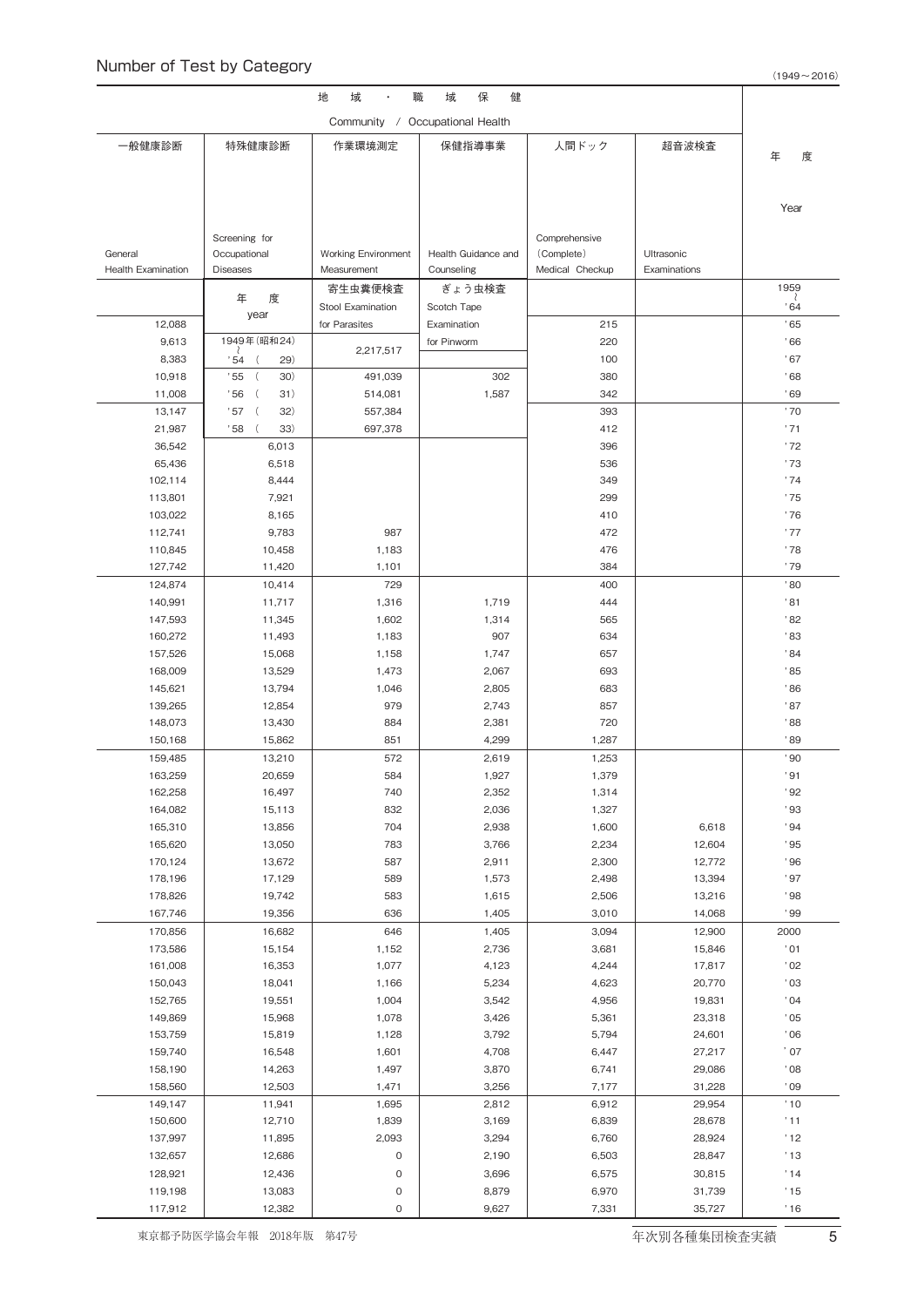|                  |              | が<br>ん検<br>診              |                           |                           |                          |                       |                          |                                                                         |                             |  |  |
|------------------|--------------|---------------------------|---------------------------|---------------------------|--------------------------|-----------------------|--------------------------|-------------------------------------------------------------------------|-----------------------------|--|--|
|                  |              | Screening for Cancer      |                           |                           |                          |                       |                          |                                                                         |                             |  |  |
| 年<br>度           |              | 胃がん                       |                           |                           | 大腸がん                     |                       | 肺がん                      | 子宮がん                                                                    |                             |  |  |
|                  |              | Gastric Cancer            |                           |                           | Colon Cancer             | Lung Cancer           |                          | Uterus Cancer                                                           |                             |  |  |
|                  |              | 胃部X線                      | 胃部X線                      | 胃部X線                      | 便潜血反応                    | 集団検診                  | 員<br>会                   | 個人検診                                                                    | 集団検診                        |  |  |
| Year             |              | 間接撮影                      | 直接撮影                      | DR撮影                      | 検査                       |                       |                          |                                                                         | (東母方式)                      |  |  |
|                  |              | Indirect                  | Direct                    | <b>DR</b>                 |                          |                       | High Risk                | Uterus Cancer                                                           | Uterus Cancer<br>Checkup in |  |  |
|                  |              | X-Ray                     | X-Ray                     | X-Ray                     | Screening for            | General               | Population               | Checkup at                                                              | Collaboration<br>with TAOG  |  |  |
|                  |              | Examination<br>of Stomach | Examination<br>of Stomach | Examination<br>of Stomach | Occult Blood<br>of Stool | Population<br>Checkup | Checkup<br>(Member only) | <b>THSA</b><br>(Individual)                                             | (Administrative<br>Service) |  |  |
| 1959 (昭和34)      |              |                           |                           |                           |                          |                       |                          |                                                                         |                             |  |  |
| ' 64 (           | 39)          | 23,325                    |                           |                           |                          |                       |                          | TAOG Tokyo Association of Obstetricians and Gynecologists<br>(東京産婦人科医会) |                             |  |  |
| '65(             | 40)          | 11,869                    | 746                       |                           |                          |                       |                          | THSA Tokyo Health Service Association                                   |                             |  |  |
| '66(             | 41)          | 11,108                    | 1,066                     |                           |                          |                       |                          | (東京都予防医学協会)                                                             |                             |  |  |
| '67(             | 42)          | 12,109                    | 1,601                     |                           |                          |                       |                          |                                                                         |                             |  |  |
| , 68 (           | 43)          | 9,964                     | 1,488                     |                           |                          |                       |                          |                                                                         | 3,351                       |  |  |
| '69(             | 44)          | 17.173                    | 3,716                     |                           |                          |                       |                          |                                                                         | 10,411                      |  |  |
| '70(             | 45)          | 22,870                    | 3,229                     |                           |                          |                       |                          |                                                                         | 25,641                      |  |  |
| '71(<br>'72(     | 46)<br>47)   | 20,026<br>22,727          | 2,671<br>2,391            |                           |                          |                       |                          |                                                                         | 39,122<br>56,716            |  |  |
| ' 73 (           | 48)          | 24,646                    | 2,721                     |                           |                          |                       |                          | 65                                                                      | 62,910                      |  |  |
| ' 74 (           | 49)          | 20,742                    | 2,926                     |                           |                          |                       |                          | 459                                                                     | 78,414                      |  |  |
| ' 75 (           | 50)          | 24,555                    | 3,616                     |                           |                          |                       | 791                      | 853                                                                     | 86,910                      |  |  |
| ' 76 (           | 51)          | 26,266                    | 4,030                     |                           |                          |                       | 1,293                    | 1,189                                                                   | 97,428                      |  |  |
| '77(             | 52)          | 24,502                    | 4,132                     |                           |                          |                       | 1,312                    | 1,963                                                                   | 108,462                     |  |  |
| ' 78 (           | 53)          | 24,248                    | 3,961                     |                           |                          |                       | 1,274                    | 2,643                                                                   | 114,552                     |  |  |
| ' 79 (           | 54)          | 25,722                    | 4,303                     |                           |                          |                       | 1,244                    | 2,907                                                                   | 123,946                     |  |  |
| '80(             | 55)          | 28,024                    | 4,129                     |                           |                          |                       | 1,205                    | 3,828                                                                   | 150,844                     |  |  |
| '81(             | 56)          | 31,752                    | 4,437                     |                           |                          |                       | 1,352                    | 4,229                                                                   | 168,251                     |  |  |
| '82(             | 57)          | 34,296                    | 4,330                     |                           |                          |                       | 1,682                    | 4,606                                                                   | 176,872                     |  |  |
| '83 (            | 58)          | 37,186                    | 5,045                     |                           |                          |                       | 1,656                    | 4,312                                                                   | 185,685                     |  |  |
| '84(<br>'85 (    | 59)<br>60)   | 36,866<br>38,906          | 4,998<br>5,230            |                           |                          |                       | 1,600<br>1,654           | 4,520<br>4,680                                                          | 188,532<br>209,493          |  |  |
| '86 (            | 61)          | 39,718                    | 5,076                     |                           | 36,825                   |                       | 1,423                    | 4,850                                                                   | 220,539                     |  |  |
| '87(             | 62)          | 43,544                    | 5,069                     |                           | 45,343                   |                       | 1,573                    | 5,274                                                                   | 209,372                     |  |  |
| '88 (            | 63)          | 47,240                    | 6,559                     |                           | 47,888                   |                       | 1,463                    | 5,646                                                                   | 215,171                     |  |  |
|                  | '89 (平成元)    | 49,410                    | 6,771                     |                           | 50,506                   |                       | 1,494                    | 5,634                                                                   | 216,984                     |  |  |
| '90(             | 2)           | 46,882                    | 6,471                     |                           | 34,097                   | 2,294                 | 1,446                    | 5,724                                                                   | 229,432                     |  |  |
| ' 91 (           | 3)           | 49,742                    | 6,648                     |                           | 50,752                   | 1,840                 | 1,333                    | 5,828                                                                   | 237,392                     |  |  |
| ' 92 (           | 4)           | 48,058                    | 8,245                     |                           | 77,447                   | 2,196                 | 1,223                    | 5,714                                                                   | 217,686                     |  |  |
| '93 (            | 5)           | 47,380                    | 8,095                     |                           | 88,653                   | 2,524                 | 1,649                    | 6,249                                                                   | 230,237                     |  |  |
| 94(              | 6)           | 48,415                    | 7,185                     |                           | 93,830                   | 2,634                 | 2,063                    | 6,112                                                                   | 218,210                     |  |  |
| ' 95 (           | 7)           | 46,549                    | 6,636                     |                           | 53,792                   | 2,167                 | 1,947                    | 7,385                                                                   | 207,891                     |  |  |
| '96(             | 8)           | 47,386                    | 7,389                     |                           | 61,344                   | 3,024                 | 1,816                    | 7,355                                                                   | 205,635                     |  |  |
| ' 97 (<br>'98(   | 9)<br>10)    | 50,975<br>52,862          | 7,623<br>8,259            |                           | 38,147<br>37,615         | 3,164<br>2,737        | 1,612<br>1,463           | 7,310<br>7,089                                                          | 205,371<br>188,437          |  |  |
| '99(             | 11)          | 47,354                    | 7,728                     |                           | 39,917                   | 3,064                 | 1,439                    | 7,078                                                                   | 185,869                     |  |  |
| 2000 (           | 12)          | 47,581                    | 6,798                     |                           | 41,505                   | 3,254                 | 1,443                    | 7,681                                                                   | 188,841                     |  |  |
| '01(             | 13)          | 48,760                    | 6,737                     |                           | 44,466                   | 3,208                 | 1,454                    | 7,664                                                                   | 206,735                     |  |  |
| $'$ 02 (         | 14)          | 50,507                    | 6,925                     |                           | 49,068                   | 4,026                 | 1,643                    | 10,302                                                                  | 211,567                     |  |  |
| '03(             | 15)          | 39,705                    | 6,045                     |                           | 39,900                   | 3,319                 | 1,478                    | 12,112                                                                  | 220,495                     |  |  |
| '04(             | 16)          | 38,028                    | 5,935                     |                           | 41,055                   | 3,571                 | 1,288                    | 11,641                                                                  | 204,750                     |  |  |
| '05(             | 17)          | 40,416                    | 6,046                     |                           | 42,832                   | 2,952                 | 1,305                    | 13,305                                                                  | 182,493                     |  |  |
| 06(              | 18)          | 39,710                    | 5,681                     |                           | 40,660                   | 4,993                 | 1,256                    | 13,706                                                                  | 185,095                     |  |  |
| $^{\prime}$ 07 ( | 19)          | 48,161                    | 5,811                     |                           | 43,436                   | 7,710                 | 1,138                    | 15,749                                                                  | 197,558                     |  |  |
| 08 <sup>°</sup>  | 20)          | 51,854                    | 5,744                     |                           | 44,312                   | 6,820                 | 981                      | 16,963                                                                  | 195,053                     |  |  |
| '09(             | 21)          | 50,639                    | 5,963                     |                           | 44,662                   | 7,374                 | 908                      | 17,267                                                                  | 248,782                     |  |  |
| '10(<br>'11(     | 22)          | 46,145<br>45,389          | 4,659<br>3,504            | 5,791<br>6,271            | 43,924<br>42,770         | 7,990<br>11,039       | 820<br>759               | 18,482<br>18,017                                                        | 257,124<br>250,856          |  |  |
| '12(             | (23)<br>(24) | 41,802                    | 3,064                     | 6,158                     | 38,999                   | 10,019                | 699                      | 17,996                                                                  | 247,987                     |  |  |
| '13(             | 25)          | 36,163                    | 2,986                     | 10,828                    | 46,827                   | 8,592                 | 622                      | 16,863                                                                  | 246,010                     |  |  |
| '14(             | 26)          | 26,532                    | 1,472                     | 23,412                    | 41,767                   | 9,673                 | 562                      | 15,352                                                                  | 257,164                     |  |  |
| '15(             | (27)         | 24,236                    | 0                         | 27,238                    | 42,203                   | 10,838                | 483                      | 15,796                                                                  | 237,968                     |  |  |
| '16(             | 28)          | 17,967                    | 0                         | 32,893                    | 50,258                   | 10,625                | 439                      | 17,316                                                                  | 231,104                     |  |  |
|                  |              |                           |                           |                           |                          |                       |                          |                                                                         |                             |  |  |